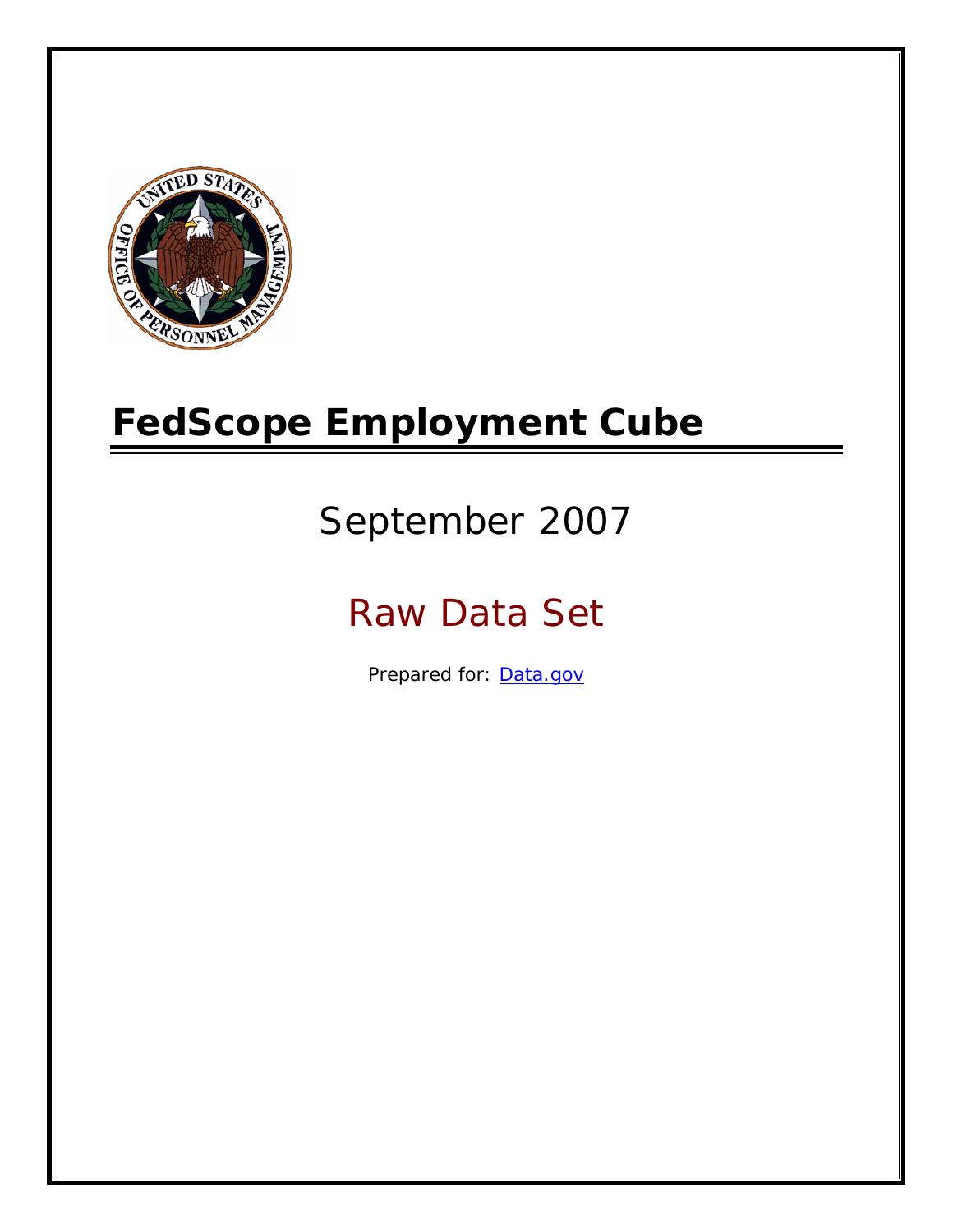

# **Table of Contents**

| $\mathbf{1}$ | <b>OVERVIEW</b>                                | 3              |
|--------------|------------------------------------------------|----------------|
| 1.1          | Purpose                                        | 3              |
| 1.2          | <b>Scope</b>                                   | 3              |
| 2            | <b>RAW DATA SET FILE</b>                       | 3              |
| 2.1          | <b>FACTDATA</b>                                | 3              |
| 3            | <b>DIMENSION TRANSLATIONS FILES</b>            | 5              |
| 3.1          | Agency                                         | 5              |
| 3.2          | Location                                       | 6              |
| 3.3          | Age                                            | 6              |
| 3.4          | <b>Education Level</b>                         | $\overline{7}$ |
| 3.5          | <b>General Schedule &amp; Equivalent Grade</b> | 8              |
| 3.6          | <b>Length of Service</b>                       | 8              |
| 3.7          | Occupation                                     | 9              |
| 3.8          | <b>Occupation Category</b>                     | 9              |
| 3.9          | Pay Plan & Grade                               | 10             |
| 3.10         | <b>Salary Level</b>                            | 10             |
|              | 3.11 STEM Occupations                          | 11             |
|              | 3.12 Supervisory Status                        | 11             |
|              | 3.13 Type of Appointment                       | 12             |
|              | 3.14 Work Schedule                             | 12             |
| 3.15         | <b>Work Status</b>                             | 13             |
|              | 3.16 Date                                      | 13             |
|              | 3.17 Employment                                | 14             |
|              | 3.18 Average Salary                            | 14             |
|              | 3.19 Average Length of Service                 | 14             |
| 4            | <b>DATA DEFINITIONS</b>                        | 15             |
| 4.1          | Agency                                         | 15             |
| 4.2          | Location                                       | 15             |
| 4.3          | Age                                            | 15             |
| 4.4          | <b>Education Level</b>                         | 15             |
| 4.5          | <b>General Schedule &amp; Equivalent Grade</b> | 15             |
| 4.6          | <b>Length of Service</b>                       | 15             |
| 4.7          | Occupation                                     | 15             |
| 4.8          | <b>Occupation Category</b>                     | 15             |
| 4.9          | Pay Plan & Grade                               | 16             |
| 4.10         | <b>Salary Level</b>                            | 16             |
| 4.11         | <b>STEM Occupations</b>                        | 16             |
| 4.12         | <b>Supervisory Status</b>                      | 16             |
| 4.13         | <b>Type of Appointment</b>                     | 16             |
| 4.14         | <b>Work Schedule</b>                           | 16             |

**Source**: FedScope (https://www.fedscope.opm.gov/) 1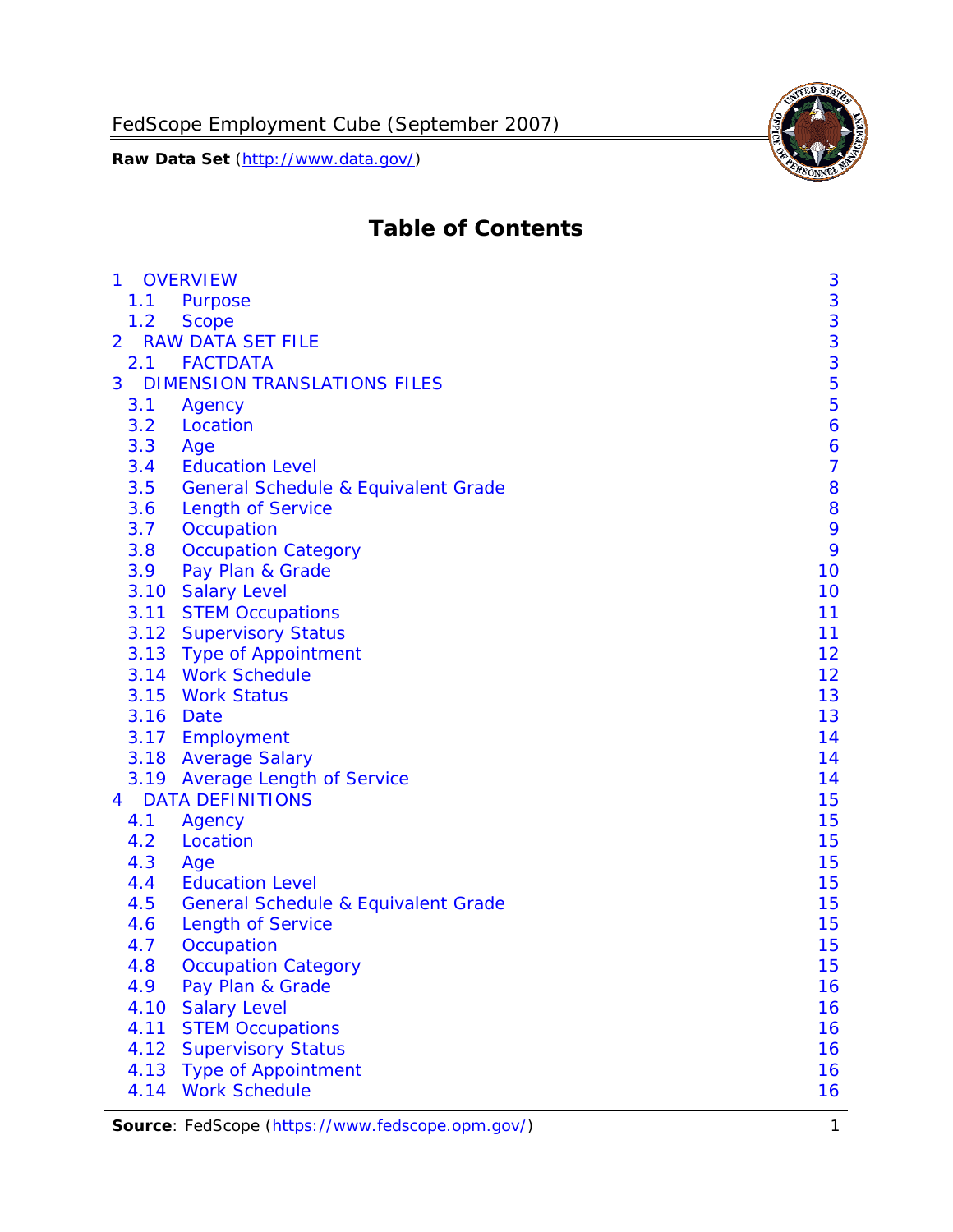FedScope Employment Cube (September 2007)

**Raw Data Set** (http://www.data.gov/)

|               | 4.15 Work Status                                    | 16 |
|---------------|-----------------------------------------------------|----|
|               | 4.16 Date                                           | 16 |
|               | 4.17 Employment                                     | 17 |
|               | 4.18 Average Salary                                 | 17 |
|               | 4.19 Average Length of Service                      | 17 |
|               | 5 APPENDIX                                          | 18 |
| 5.1           | SAS Program to Read Raw Data Sets for Data Analysis | 18 |
| $5.2^{\circ}$ | <b>FedScope General Public Web Site</b>             | 18 |

# **Listing of Tables**

| Table 2.1: FACTDATA.TXT Record Layout   | 4  |
|-----------------------------------------|----|
| Table 3.1: DTagy.txt Record Layout      | 5  |
| Table 3.2: DTloc.txt Record Layout      | 6  |
| Table 3.3: DTagelvl.txt Record Layout   | 6  |
| Table 3.4: DTedlvl.txt Record Layout    | 7  |
| Table 3.5: DTgsegrd.txt Record Layout   | 8  |
| Table 3.6: DTIoslyl.txt Record Layout   | 8  |
| Table 3.7: DTocc.txt Record Layout      | 9  |
| Table 3.8: DTpatco.txt Record Layout    | 9  |
| Table 3.9: DTppgrd.txt Record Layout    | 10 |
| Table 3.10: DTsallvl.txt Record Layout  | 10 |
| Table 3.11: DTstemocc.txt Record Layout | 11 |
| Table 3.12: DTsuper.txt Record Layout   | 11 |
| Table 3.13: DTtoa.txt Record Layout     | 12 |
| Table 3.14: DTwrksch.txt Record Layout  | 12 |
| Table 3.15: DTwkstat.txt Record Layout  | 13 |
| Table 3.16: DTdate.txt Record Layout    | 13 |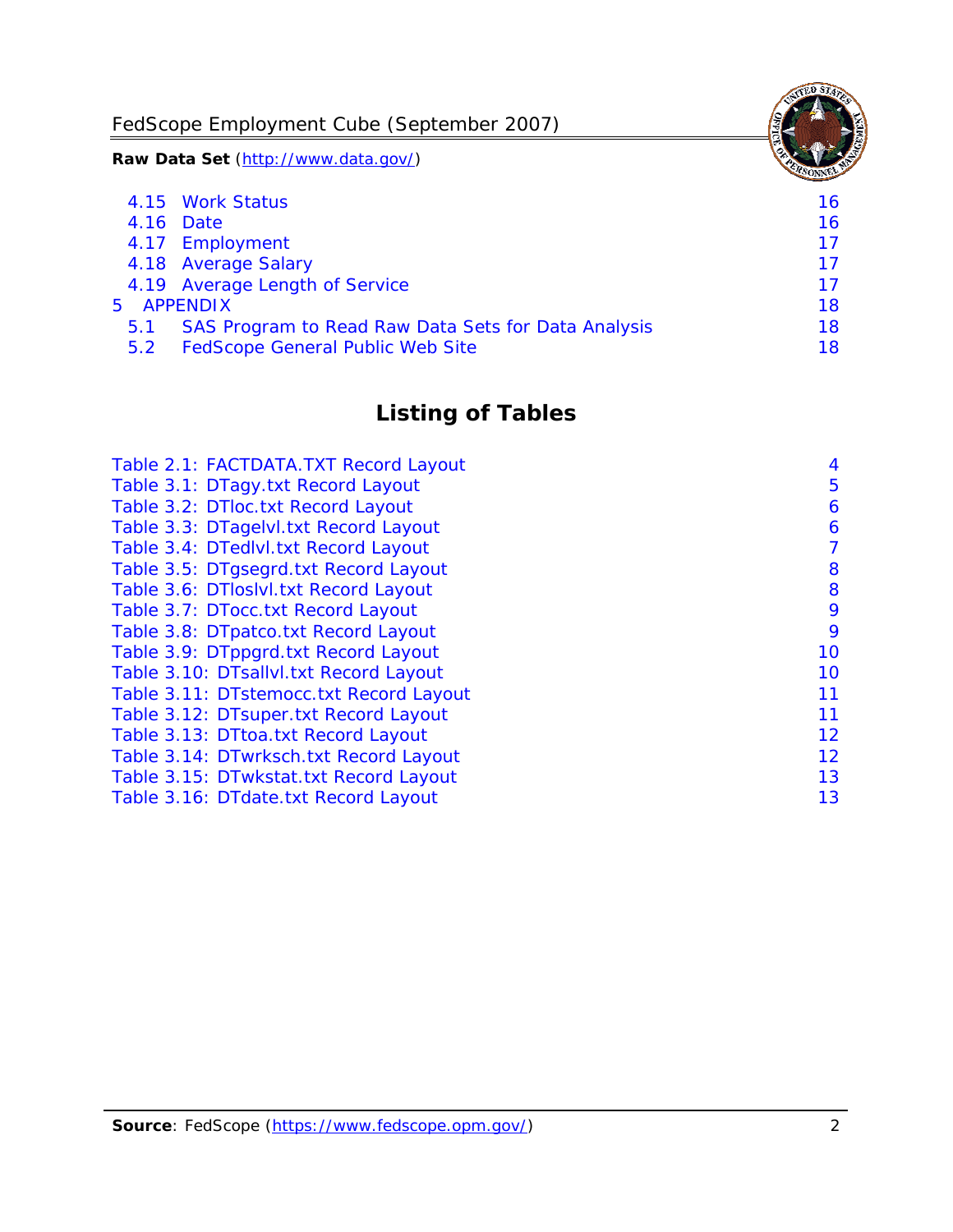# <span id="page-3-0"></span>**1 OVERVIEW**

#### *1.1 Purpose*

<span id="page-3-1"></span>The purpose of this raw data set is to increase public access to high value, machine readable datasets generated by the U.S. Office of Personnel Management. The FedScope Employment Cube data sets are available via [Data.gov](http://www.data.gov/).

## <span id="page-3-2"></span>*1.2 Scope*

The scope of this raw data set includes data elements used in the creation of the FedScope Employment Cube [\(https://www.fedscope.opm.gov/\)](https://www.fedscope.opm.gov/). **NOTE**: Starting in FY 2010, the OPM Statistical Data Mart (SDM) is the source for all FedScope data. The SDM is processed data from the Enterprise Human Resources Integration (EHRI) data warehouse. Data is processed on a quarterly basis (i.e. March, June, September and December).

# <span id="page-3-3"></span>**2 RAW DATA SET FILE**

## <span id="page-3-4"></span>*2.1 FACTDATA*

This "**delimited**" (comma separated value (**CSV**)) raw data set provides employee population data as of September 2007. Each column value is separated by a "**comma**" from the next column's value and each row starts a new record. Each record contains 20 data elements. The record layout for FACTDATA.TXT is depicted in [Table 2.1](#page-4-1) below:

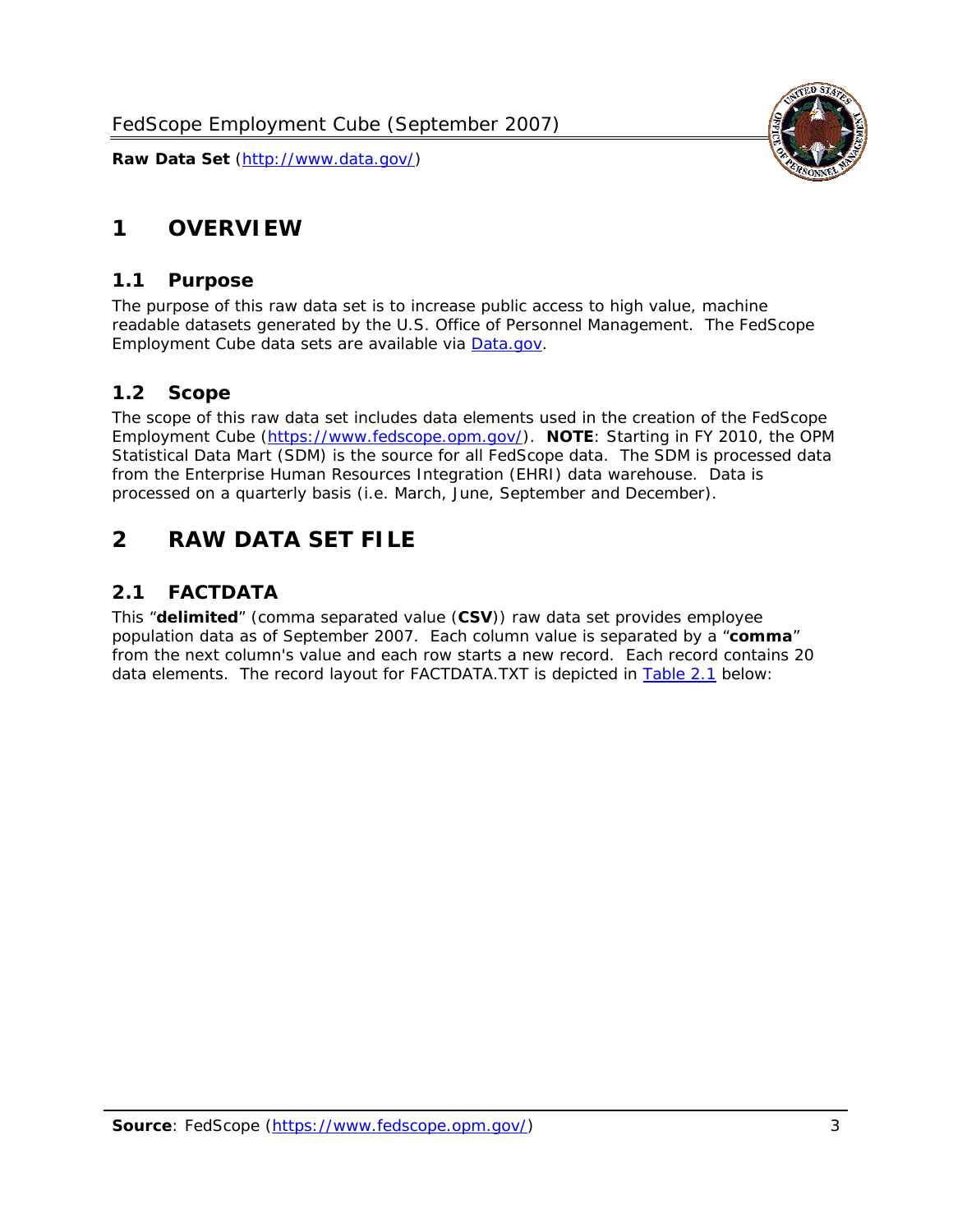<span id="page-4-1"></span><span id="page-4-0"></span>

**NOTE**: If importing this table (data set) into Excel, change the "column data format" for columns 1-17 from "General" to "Text". Columns 18-20 can be imported as "General" data format. In Excel, the "General" data format converts numeric values to numbers. Columns 1-17 are TEXT fields; Columns 18-20 are NUMERIC fields.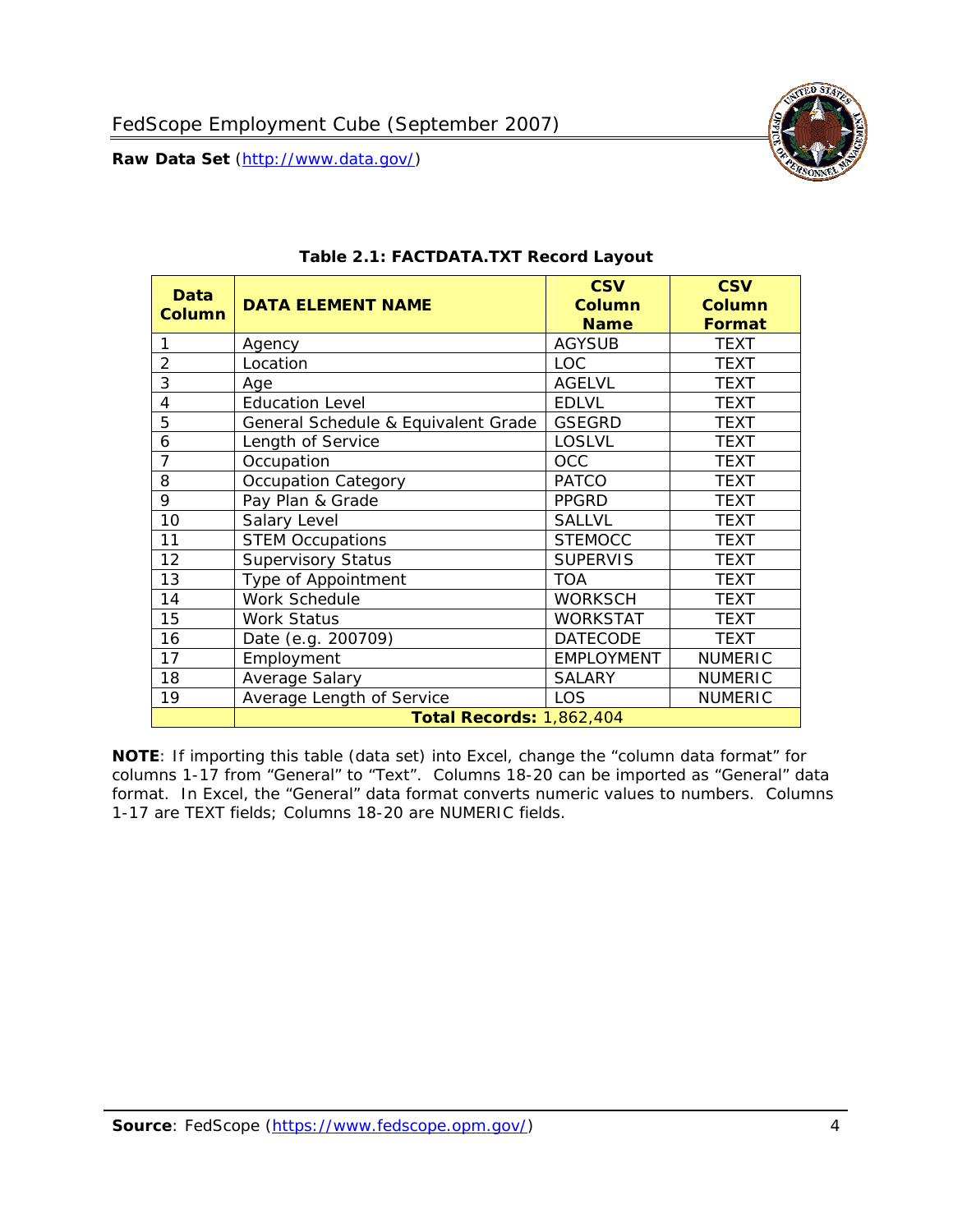

# <span id="page-5-0"></span>**3 DIMENSION TRANSLATIONS FILES**

#### <span id="page-5-1"></span>*3.1 Agency*

<span id="page-5-3"></span><span id="page-5-2"></span>This "**delimited**" (comma separated value (**CSV**)) data file provides translations for the agency data element contained in the employee population data file (FACTDATA.TXT). See [Table 2.1.](#page-4-1) Each column value is separated by a "**comma**" from the next column's value and each row starts a new record. Each record contains 6 data elements. The record layout for DTagy.txt is depicted in [Table 3.1](#page-5-3) below:

| Data<br>Column            | <b>DATA ELEMENT NAME</b>       | <b>CSV</b><br><b>Column</b><br><b>Name</b> | <b>CSV</b><br>Column<br><b>Format</b> |  |
|---------------------------|--------------------------------|--------------------------------------------|---------------------------------------|--|
|                           | Agency Type                    | <b>AGYTYP</b>                              | <b>TEXT</b>                           |  |
|                           | <b>Agency Type Translation</b> | <b>AGYTYPT</b>                             | <b>TEXT</b>                           |  |
| 3                         | Agency                         | AGY                                        | <b>TEXT</b>                           |  |
|                           | <b>Agency Translation</b>      | AGYT                                       | <b>TEXT</b>                           |  |
| -5                        | Agency Sub element             | <b>AGYSUB</b>                              | <b>TEXT</b>                           |  |
|                           | Agency Sub element Translation | <b>AGYSUBT</b>                             | <b>TEXT</b>                           |  |
| <b>Total Records: 531</b> |                                |                                            |                                       |  |

#### **Table 3.1: DTagy.txt Record Layout**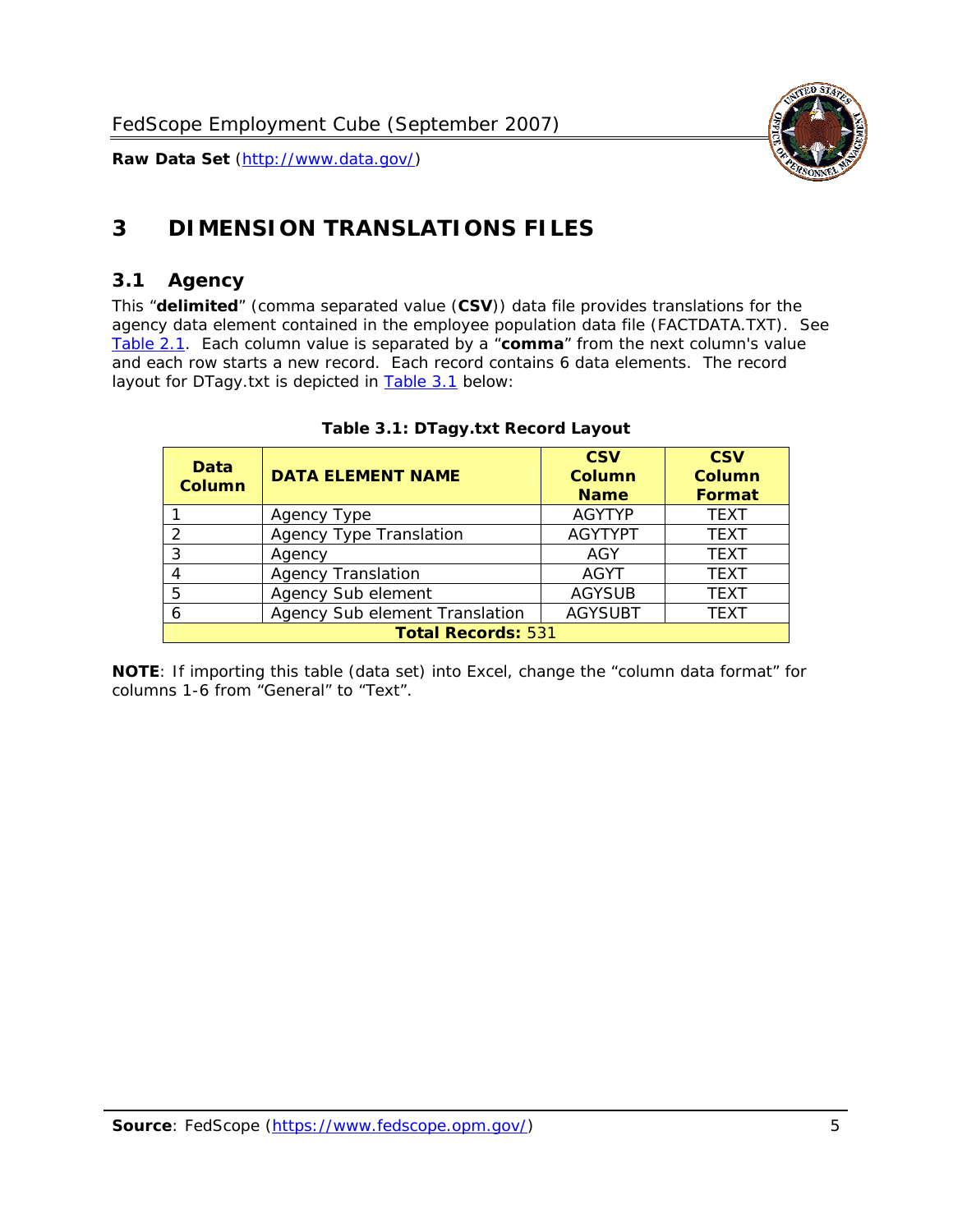

#### <span id="page-6-0"></span>*3.2 Location*

<span id="page-6-4"></span><span id="page-6-2"></span>This "**delimited**" (comma separated value (**CSV**)) data file provides translations for the location data element contained in the employee population data file (FACTDATA.TXT). See [Table 2.1.](#page-4-1) Each column value is separated by a "**comma**" from the next column's value and each row starts a new record. Each record contains 4 data elements. The record layout for DTloc.txt is depicted in [Table 3.2](#page-6-4) below:

| Data<br><b>Column</b>     | <b>DATA ELEMENT NAME</b>         | <b>CSV</b><br>Column<br><b>Name</b> | <b>CSV</b><br><b>Column</b><br><b>Format</b> |  |
|---------------------------|----------------------------------|-------------------------------------|----------------------------------------------|--|
|                           | Location Type                    | <b>LOCTYP</b>                       | <b>TEXT</b>                                  |  |
|                           | Location Type Translation        | <b>LOCTYPT</b>                      | <b>TEXT</b>                                  |  |
| ົ                         | State/Country                    | <b>LOC</b>                          | <b>TFXT</b>                                  |  |
|                           | <b>State/Country Translation</b> | LOCT                                | <b>TFXT</b>                                  |  |
| <b>Total Records: 226</b> |                                  |                                     |                                              |  |

#### **Table 3.2: DTloc.txt Record Layout**

**NOTE**: If importing this table (data set) into Excel, change the "column data format" for columns 1-4 from "General" to "Text".

#### <span id="page-6-1"></span>*3.3 Age*

<span id="page-6-5"></span><span id="page-6-3"></span>This "**delimited**" (comma separated value (**CSV**)) data file provides translations for the age data element contained in the employee population data file (FACTDATA.TXT). See [Table](#page-4-1) [2.1](#page-4-1). Each column value is separated by a "**comma**" from the next column's value and each row starts a new record. Each record contains 2 data elements. The record layout for DTagelvl.txt is depicted in [Table 3.3](#page-6-5) below:

| Data<br><b>Column</b>    | <b>DATA ELEMENT NAME</b> | <b>CSV</b><br>Column<br><b>Name</b> | <b>CSV</b><br>Column<br><b>Format</b> |  |
|--------------------------|--------------------------|-------------------------------------|---------------------------------------|--|
|                          | Aae                      | AGELVL                              | TFXT                                  |  |
|                          | Age Translation          | AGFI VI T                           | TFXT                                  |  |
| <b>Total Records: 12</b> |                          |                                     |                                       |  |

|  |  | Table 3.3: DTagelvl.txt Record Layout |  |
|--|--|---------------------------------------|--|
|  |  |                                       |  |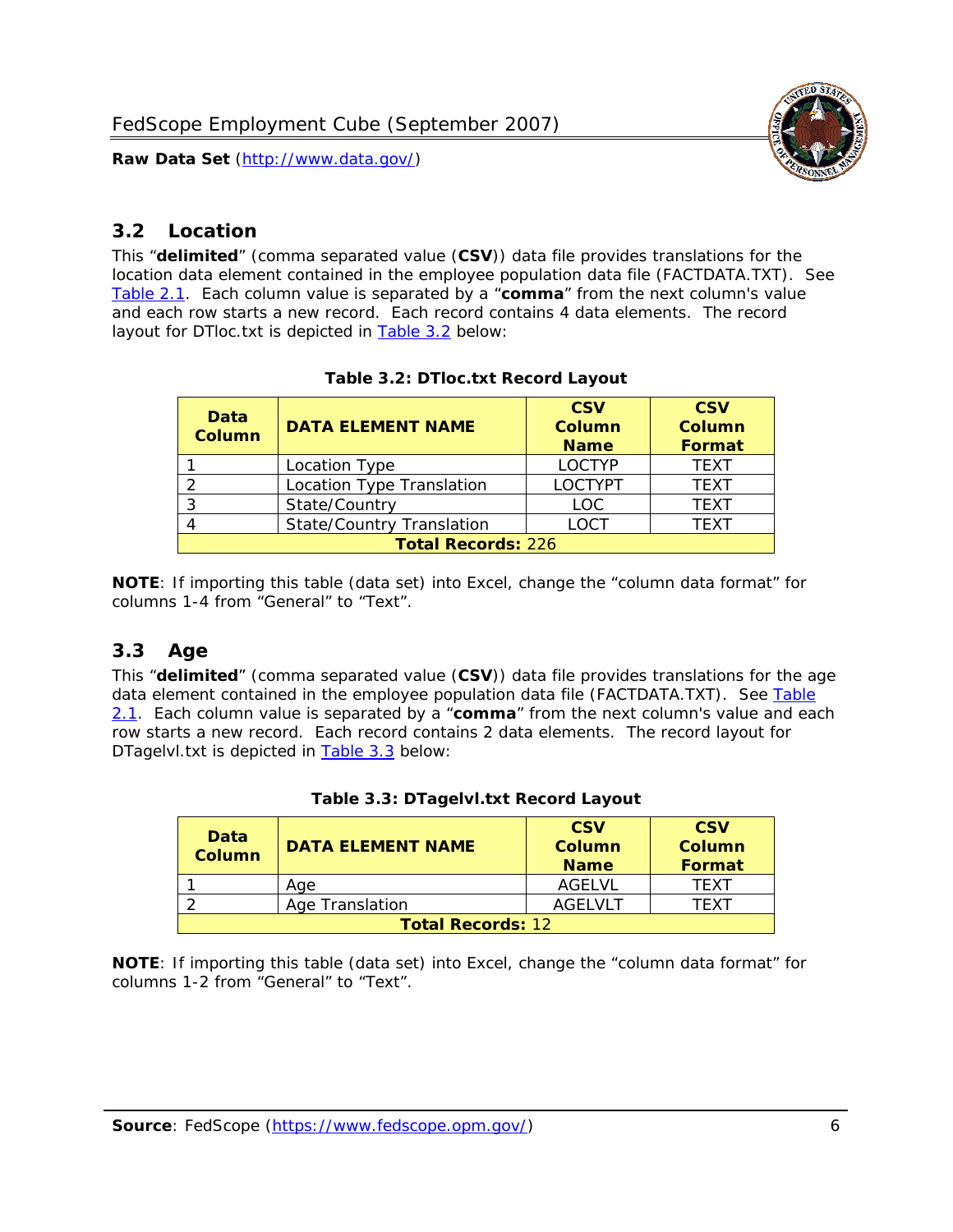

#### <span id="page-7-0"></span>*3.4 Education Level*

<span id="page-7-2"></span><span id="page-7-1"></span>This "**delimited**" (comma separated value (**CSV**)) data file provides translations for the education level data element contained in the employee population data file (FACTDATA.TXT). See [Table 2.1](#page-4-1). Each column value is separated by a "**comma**" from the next column's value and each row starts a new record. Each record contains 4 data elements. The record layout for DTedlvl.txt is depicted in [Table 3.4](#page-7-2) below:

| Data<br><b>Column</b>    | <b>DATA ELEMENT NAME</b>                | <b>CSV</b><br><b>Column</b><br><b>Name</b> | <b>CSV</b><br><b>Column</b><br><b>Format</b> |  |  |
|--------------------------|-----------------------------------------|--------------------------------------------|----------------------------------------------|--|--|
|                          | <b>Education Level Type</b>             | <b>EDLVLTYP</b>                            | <b>TEXT</b>                                  |  |  |
|                          | <b>Education Level Type Translation</b> | <b>EDLVLTYPT</b>                           | <b>TEXT</b>                                  |  |  |
|                          | <b>Education Level</b>                  | <b>EDLVL</b>                               | <b>TEXT</b>                                  |  |  |
|                          | <b>Education Level Translation</b>      | <b>EDLVLT</b>                              | <b>TEXT</b>                                  |  |  |
| <b>Total Records: 24</b> |                                         |                                            |                                              |  |  |

#### **Table 3.4: DTedlvl.txt Record Layout**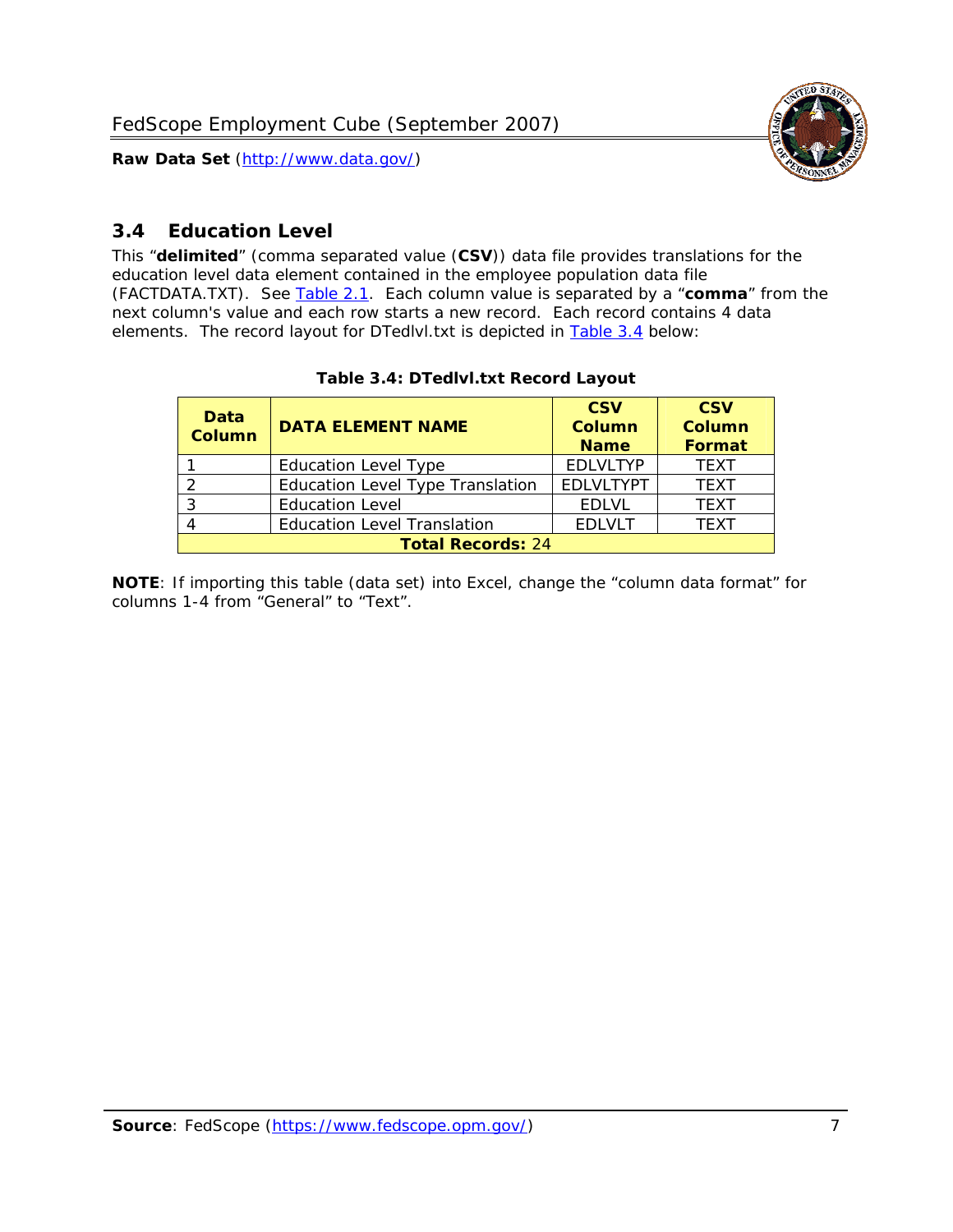



#### <span id="page-8-0"></span>*3.5 General Schedule & Equivalent Grade*

This "**delimited**" (comma separated value (**CSV**)) data file provides translations for the general schedule & equivalent grade data element contained in the employee population data file (FACTDATA.TXT). See [Table 2.1](#page-4-1). Each column value is separated by a "**comma**" from the next column's value and each row starts a new record. Each record contains 1 data element. The record layout for DTgsegrd.txt is depicted in [Table 3.5](#page-8-4) below:

#### **Table 3.5: DTgsegrd.txt Record Layout**

<span id="page-8-4"></span><span id="page-8-2"></span>

| Data<br>DATA FI FMFNT NAMF<br>Column |                                     | <b>CSV</b><br>Column<br><b>Name</b> | <b>CSV</b><br>Column<br><b>Format</b> |  |  |
|--------------------------------------|-------------------------------------|-------------------------------------|---------------------------------------|--|--|
|                                      | General Schedule & Equivalent Grade | GSFGRD                              | TFXT                                  |  |  |
| <b>Total Records: 17</b>             |                                     |                                     |                                       |  |  |

**NOTE**: If importing this table (data set) into Excel, change the "column data format" for column 1-from "General" to "Text".

#### <span id="page-8-1"></span>*3.6 Length of Service*

<span id="page-8-5"></span><span id="page-8-3"></span>This "**delimited**" (comma separated value (**CSV**)) data file provides translations for the length of service data element contained in the employee population data file (FACTDATA.TXT). See [Table 2.1](#page-4-1). Each column value is separated by a "**comma**" from the next column's value and each row starts a new record. Each record contains 2 data elements. The record layout for DTloslvl.txt is depicted in [Table 3.6](#page-8-5) below:

| <b>Data</b><br>Column    | <b>DATA FI FMFNT NAMF</b>     | <b>CSV</b><br>Column<br><b>Name</b> | <b>CSV</b><br>Column<br>Format |  |  |
|--------------------------|-------------------------------|-------------------------------------|--------------------------------|--|--|
|                          | Length of Service             | LOSLVL                              | TFXT                           |  |  |
|                          | Length of Service Translation | LOSI VLT                            | TFXT                           |  |  |
| <b>Total Records: 11</b> |                               |                                     |                                |  |  |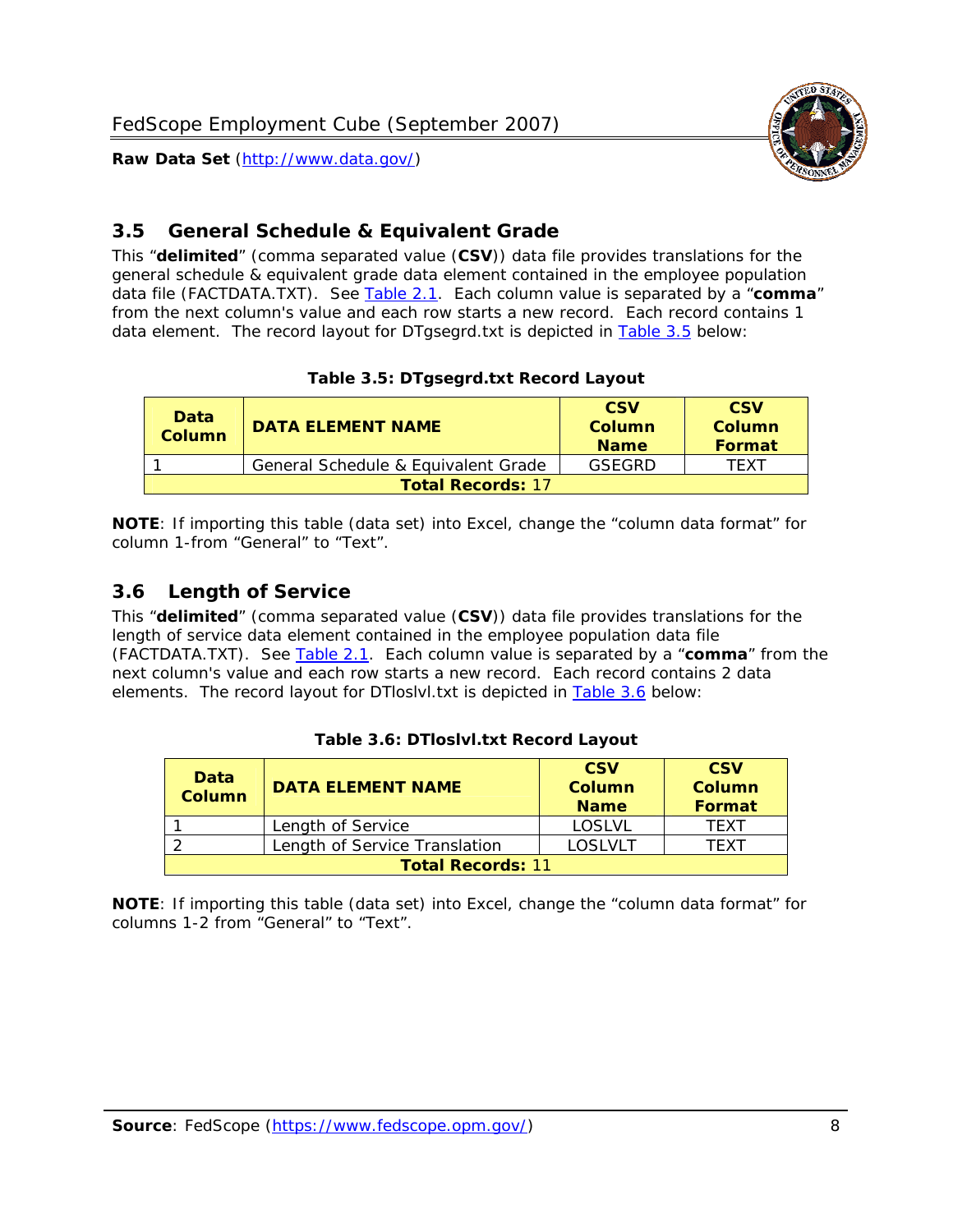

#### <span id="page-9-0"></span>*3.7 Occupation*

<span id="page-9-4"></span>This "**delimited**" (comma separated value (**CSV**)) data file provides translations for the occupation data element contained in the employee population data file (FACTDATA.TXT). See [Table 2.1](#page-4-1). Each column value is separated by a "**comma**" from the next column's value and each row starts a new record. Each record contains 6 data elements. The record layout for DTocc.txt is depicted in [Table 3.7](#page-9-4) below:

<span id="page-9-2"></span>

| Data<br><b>Column</b>     | <b>DATA ELEMENT NAME</b>             | <b>CSV</b><br>Column<br><b>Name</b> | <b>CSV</b><br><b>Column</b><br><b>Format</b> |  |  |
|---------------------------|--------------------------------------|-------------------------------------|----------------------------------------------|--|--|
|                           | Occupation Type                      | <b>OCCTYP</b>                       | <b>TEXT</b>                                  |  |  |
|                           | Occupation Type Translation          | <b>OCCTYPT</b>                      | <b>TEXT</b>                                  |  |  |
| 2                         | <b>Occupation Family</b>             | <b>OCCFAM</b>                       | <b>TEXT</b>                                  |  |  |
|                           | <b>Occupation Family Translation</b> | <b>OCCFAMT</b>                      | <b>TEXT</b>                                  |  |  |
| 5                         | Occupation                           | <b>OCC</b>                          | <b>TEXT</b>                                  |  |  |
|                           | <b>Occupation Translation</b>        | <b>OCCT</b>                         | <b>TEXT</b>                                  |  |  |
| <b>Total Records: 750</b> |                                      |                                     |                                              |  |  |

#### **Table 3.7: DTocc.txt Record Layout**

**NOTE**: If importing this table (data set) into Excel, change the "column data format" for columns 1-6 from "General" to "Text".

#### <span id="page-9-1"></span>*3.8 Occupation Category*

<span id="page-9-5"></span>This "**delimited**" (comma separated value (**CSV**)) data file provides translations for the occupation category data element contained in the employee population data file (FACTDATA.TXT). See [Table 2.1](#page-4-1). Each column value is separated by a "**comma**" from the next column's value and each row starts a new record. Each record contains 2 data elements. The record layout for DTpatco.txt is depicted in [Table 3.8](#page-9-5) below:

<span id="page-9-3"></span>

| Data<br><b>Column</b>   | <b>DATA ELEMENT NAME</b>        | <b>CSV</b><br>Column<br><b>Name</b> | <b>CSV</b><br>Column<br>Format |
|-------------------------|---------------------------------|-------------------------------------|--------------------------------|
|                         | <b>Occupation Category</b>      | <b>PATCO</b>                        | <b>TFXT</b>                    |
|                         | Occupation Category Translation | <b>PATCOT</b>                       | TFXT                           |
| <b>Total Records: 7</b> |                                 |                                     |                                |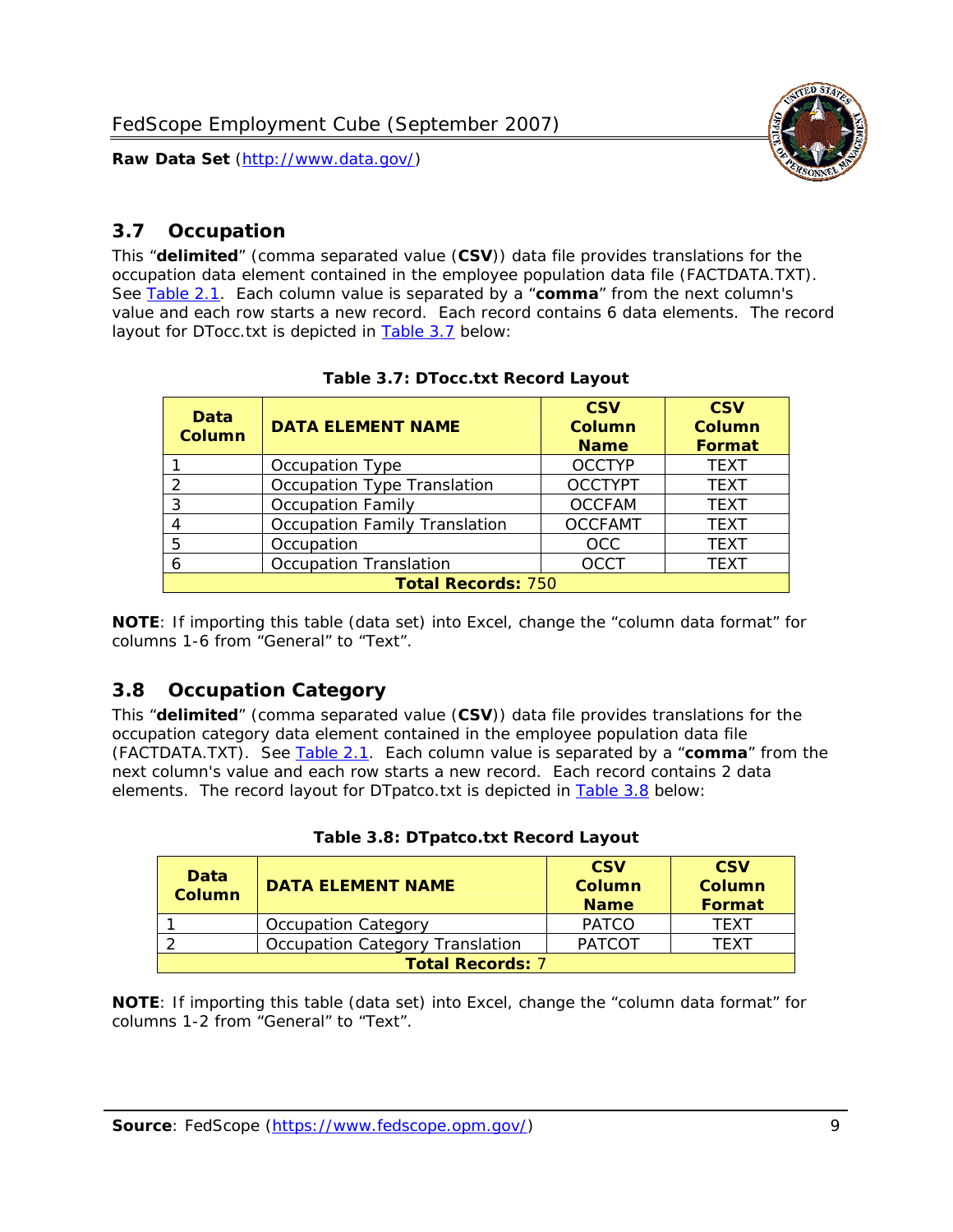

#### <span id="page-10-0"></span>*3.9 Pay Plan & Grade*

<span id="page-10-4"></span>This "**delimited**" (comma separated value (**CSV**)) data file provides translations for the pay plan & grade data element contained in the employee population data file (FACTDATA.TXT). See [Table 2.1](#page-4-1). Each column value is separated by a "**comma**" from the next column's value and each row starts a new record. Each record contains 7 data elements. The record layout for DTppgrd.txt is depicted in **Table 3.9** below:

<span id="page-10-2"></span>

| Data<br><b>Column</b>       | <b>DATA ELEMENT NAME</b>   | <b>CSV</b><br>Column<br><b>Name</b> | <b>CSV</b><br>Column<br><b>Format</b> |  |
|-----------------------------|----------------------------|-------------------------------------|---------------------------------------|--|
|                             | Pay Plan Type              | <b>PPTYP</b>                        | <b>TEXT</b>                           |  |
| $\mathcal{P}$               | Pay Plan Type Translation  | <b>PPTYPT</b>                       | <b>TEXT</b>                           |  |
| 3                           | Pay Plan Group             | <b>PPGROUP</b>                      | <b>TEXT</b>                           |  |
|                             | Pay Plan Group Translation | <b>PPGROUPT</b>                     | <b>TEXT</b>                           |  |
| 5                           | Pay Plan                   | <b>PAYPLAN</b>                      | <b>TEXT</b>                           |  |
| 6                           | Pay Plan Translation       | PAYPLANT                            | <b>TEXT</b>                           |  |
|                             | Pay Plan & Grade           | <b>PPGRD</b>                        | <b>TEXT</b>                           |  |
| <b>Total Records: 1,089</b> |                            |                                     |                                       |  |

#### **Table 3.9: DTppgrd.txt Record Layout**

**NOTE**: If importing this table (data set) into Excel, change the "column data format" for columns 1-7 from "General" to "Text".

## <span id="page-10-1"></span>*3.10 Salary Level*

<span id="page-10-5"></span><span id="page-10-3"></span>This "**delimited**" (comma separated value (**CSV**)) data file provides translations for the salary level data element contained in the employee population data file (FACTDATA.TXT). See [Table 2.1](#page-4-1). Each column value is separated by a "**comma**" from the next column's value and each row starts a new record. Each record contains 2 data elements. The record layout for DTsallvl.txt is depicted in [Table 3.10](#page-10-5) below:

| <b>Data</b><br>Column    | <b>DATA ELEMENT NAME</b>        | <b>CSV</b><br>Column<br><b>Name</b> | <b>CSV</b><br>Column<br><b>Format</b> |
|--------------------------|---------------------------------|-------------------------------------|---------------------------------------|
|                          | Salary Level                    | <b>SALLVL</b>                       | TFXT                                  |
|                          | <b>Salary Level Translation</b> | SAI I VI T                          | TEXT                                  |
| <b>Total Records: 19</b> |                                 |                                     |                                       |

| Table 3.10: DTsallvl.txt Record Layout |
|----------------------------------------|
|----------------------------------------|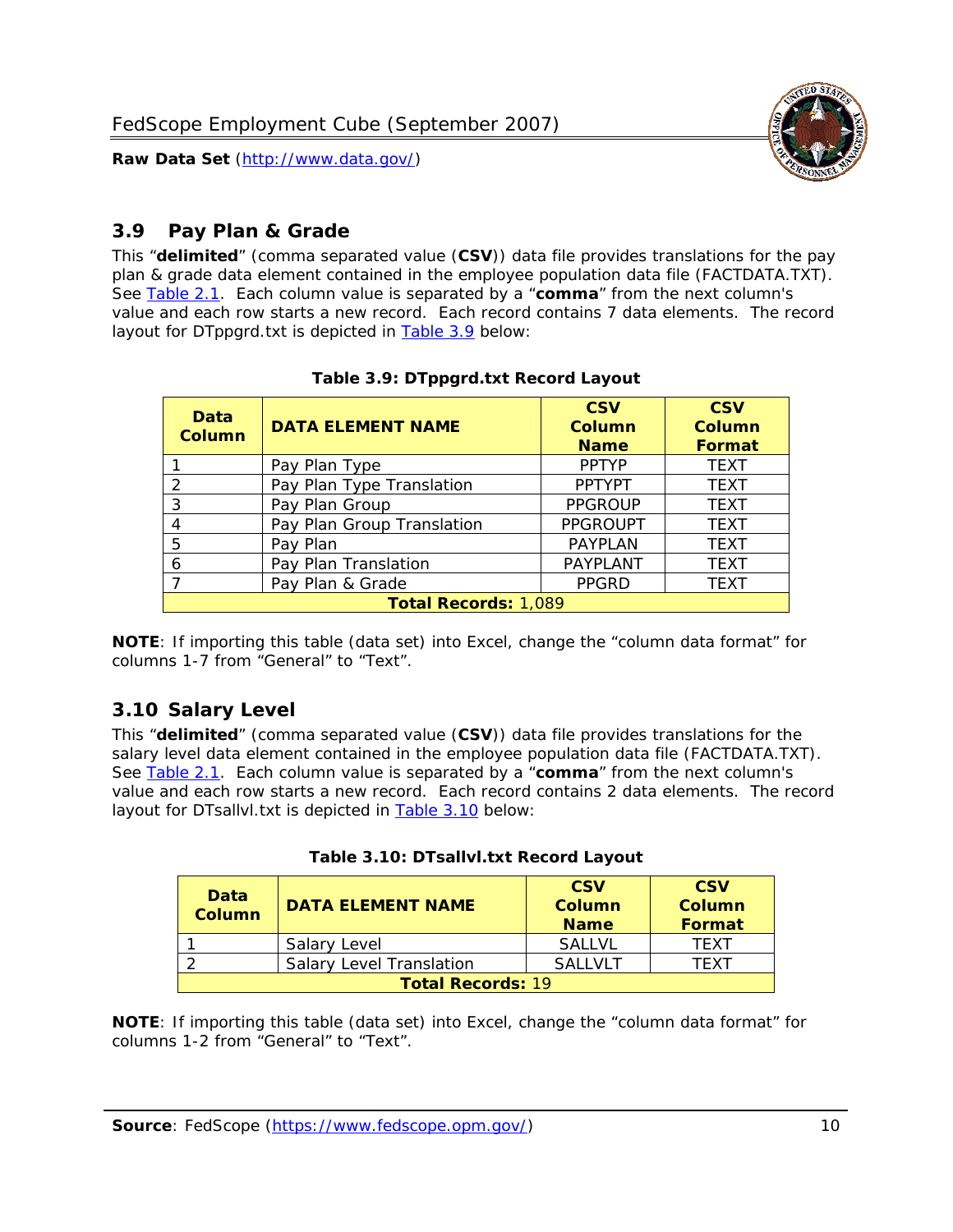

#### <span id="page-11-0"></span>*3.11 STEM Occupations*

<span id="page-11-4"></span>This "**delimited**" (comma separated value (**CSV**)) data file provides translations for the STEM occupations data element contained in the employee population data file (FACTDATA.TXT). See [Table 2.1](#page-4-1). Each column value is separated by a "**comma**" from the next column's value and each row starts a new record. Each record contains 6 data elements. The record layout for DTstemocc.txt is depicted in [Table 3.11](#page-11-4) below:

<span id="page-11-2"></span>

| <b>Data</b><br><b>Column</b> | <b>DATA ELEMENT NAME</b>                     | <b>CSV</b><br><b>Column</b><br><b>Name</b> | <b>CSV</b><br><b>Column</b><br><b>Format</b> |
|------------------------------|----------------------------------------------|--------------------------------------------|----------------------------------------------|
|                              | <b>STEM Occupation Aggregate</b>             | <b>STEMAGG</b>                             | <b>TEXT</b>                                  |
|                              | <b>STEM Occupation Aggregate Translation</b> | <b>STEMAGGT</b>                            | <b>TEXT</b>                                  |
| 3                            | <b>STEM Occupation Type</b>                  | <b>STEMTYP</b>                             | <b>TEXT</b>                                  |
|                              | <b>STEM Occupation Type Translation</b>      | <b>STEMTYPT</b>                            | <b>TEXT</b>                                  |
| 5                            | <b>STEM Occupation</b>                       | <b>STEMOCC</b>                             | <b>TEXT</b>                                  |
|                              | <b>STEM Occupation Translation</b>           | <b>STEMOCCT</b>                            | <b>TEXT</b>                                  |
|                              | <b>Total Records: 69</b>                     |                                            |                                              |

#### **Table 3.11: DTstemocc.txt Record Layout**

**NOTE**: If importing this table (data set) into Excel, change the "column data format" for columns 1-6 from "General" to "Text".

# <span id="page-11-1"></span>*3.12 Supervisory Status*

This "**delimited**" (comma separated value (**CSV**)) data file provides translations for the supervisory status data element contained in the employee population data file (FACTDATA.TXT). See [Table 2.1](#page-4-1). Each column value is separated by a "**comma**" from the next column's value and each row starts a new record. Each record contains 4 data elements. The record layout for DTsuper.txt is depicted in [Table 3.12](#page-11-5) below:

<span id="page-11-5"></span><span id="page-11-3"></span>

| Data<br><b>Column</b> | <b>DATA ELEMENT NAME</b>              | <b>CSV</b><br>Column<br><b>Name</b> | <b>CSV</b><br><b>Column</b><br>Format |
|-----------------------|---------------------------------------|-------------------------------------|---------------------------------------|
|                       | <b>Supervisory Status Type</b>        | <b>SUPERTYP</b>                     | <b>TEXT</b>                           |
|                       | Supervisory Status Type Translation   | <b>SUPERTYPT</b>                    | <b>TEXT</b>                           |
|                       | <b>Supervisory Status</b>             | <b>SUPERVIS</b>                     | <b>TEXT</b>                           |
|                       | <b>Supervisory Status Translation</b> | <b>SUPERVIST</b>                    | <b>TEXT</b>                           |
|                       | <b>Total Records: 7</b>               |                                     |                                       |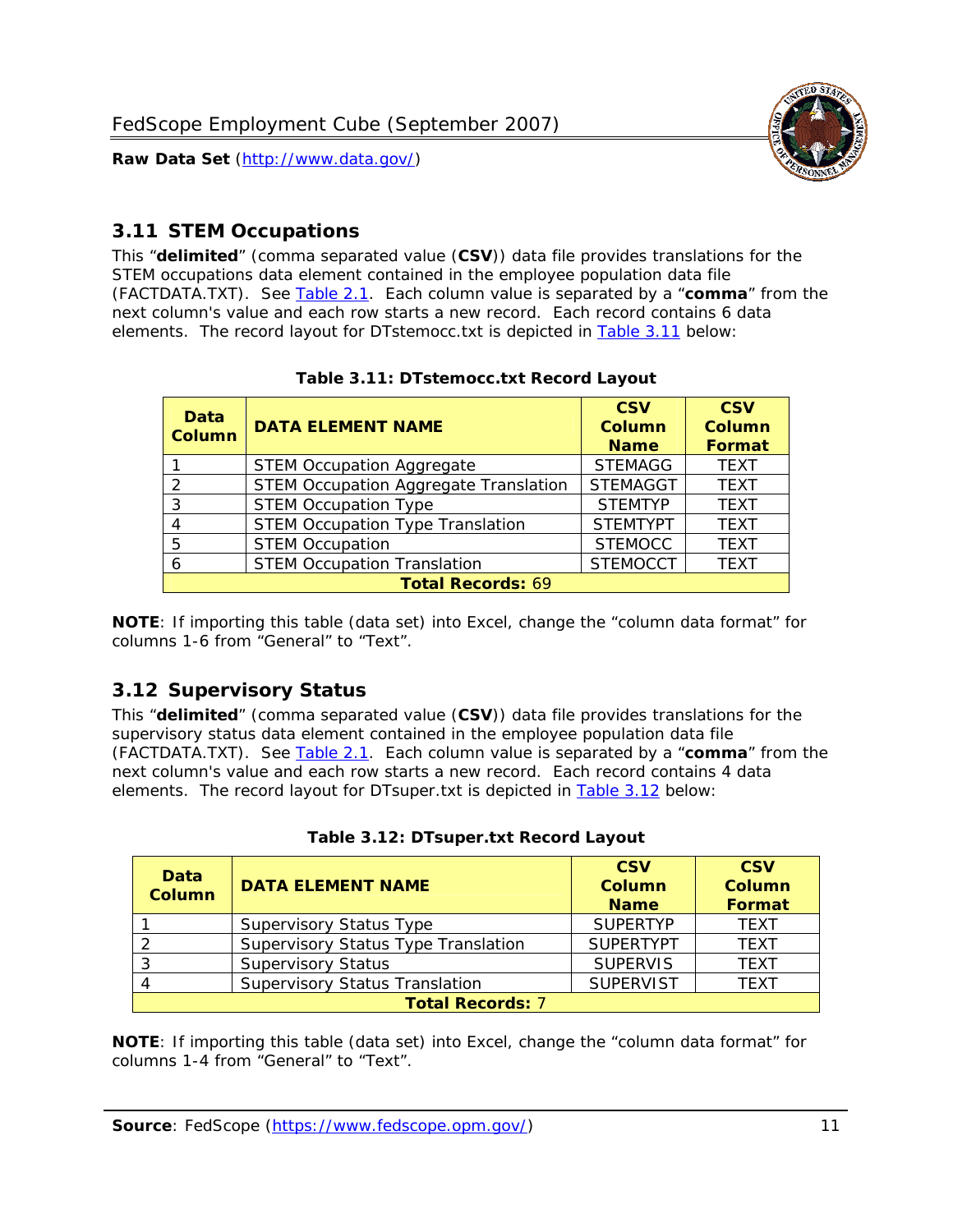

#### <span id="page-12-0"></span>*3.13 Type of Appointment*

This "**delimited**" (comma separated value (**CSV**)) data file provides translations for the type of appointment data element contained in the employee population data file (FACTDATA.TXT). See [Table 2.1](#page-4-1). Each column value is separated by a "**comma**" from the next column's value and each row starts a new record. Each record contains 4 data elements. The record layout for DTtoa.txt is depicted in [Table 3.13](#page-12-4) below:

<span id="page-12-4"></span><span id="page-12-2"></span>

| Data<br><b>Column</b> | <b>DATA ELEMENT NAME</b>             | <b>CSV</b><br><b>Column</b><br><b>Name</b> | <b>CSV</b><br><b>Column</b><br><b>Format</b> |
|-----------------------|--------------------------------------|--------------------------------------------|----------------------------------------------|
|                       | Type of Appointment Type             | <b>TOATYP</b>                              | <b>TFXT</b>                                  |
|                       | Type of Appointment Type Translation | <b>TOATYPT</b>                             | <b>TEXT</b>                                  |
|                       | Type of Appointment                  | <b>TOA</b>                                 | <b>TEXT</b>                                  |
|                       | Type of Appointment Translation      | <b>TOAT</b>                                | <b>TFXT</b>                                  |
|                       | <b>Total Records: 21</b>             |                                            |                                              |

#### **Table 3.13: DTtoa.txt Record Layout**

**NOTE**: If importing this table (data set) into Excel, change the "column data format" for columns 1-4 from "General" to "Text".

#### <span id="page-12-1"></span>*3.14 Work Schedule*

<span id="page-12-5"></span>This "**delimited**" (comma separated value (**CSV**)) data file provides translations for the work schedule data element contained in the employee population data file (FACTDATA.TXT). See [Table 2.1](#page-4-1). Each column value is separated by a "**comma**" from the next column's value and each row starts a new record. Each record contains 4 data elements. The record layout for DTwrksch.txt is depicted in [Table 3.14](#page-12-5) below:

<span id="page-12-3"></span>

| Data<br><b>Column</b>    | <b>DATA ELEMENT NAME</b>       | <b>CSV</b><br>Column<br><b>Name</b> | <b>CSV</b><br><b>Column</b><br><b>Format</b> |  |
|--------------------------|--------------------------------|-------------------------------------|----------------------------------------------|--|
|                          | Work Schedule Type             | <b>WSTYP</b>                        | <b>TEXT</b>                                  |  |
|                          | Work Schedule Type Translation | <b>WSTYPT</b>                       | <b>TFXT</b>                                  |  |
| 3                        | Work Schedule                  | <b>WORKSCH</b>                      | <b>TFXT</b>                                  |  |
|                          | Work Schedule Translation      | <b>WORKSCHT</b>                     | <b>TFXT</b>                                  |  |
| <b>Total Records: 12</b> |                                |                                     |                                              |  |

|  | Table 3.14: DTwrksch.txt Record Layout |  |
|--|----------------------------------------|--|
|  |                                        |  |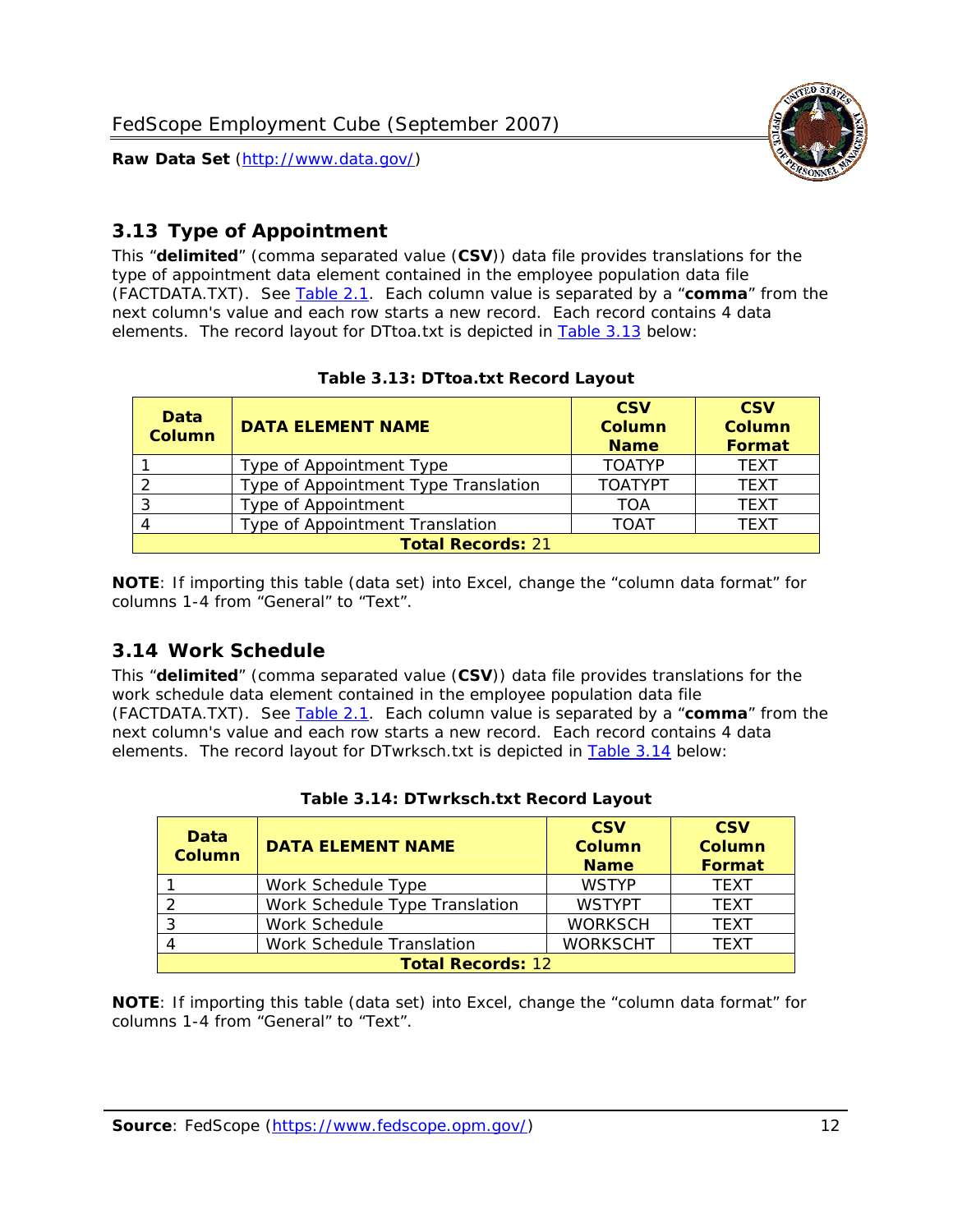

#### <span id="page-13-0"></span>*3.15 Work Status*

<span id="page-13-4"></span><span id="page-13-2"></span>This "**delimited**" (comma separated value (**CSV**)) data file provides translations for the work status data element contained in the employee population data file (FACTDATA.TXT). See [Table 2.1](#page-4-1). Each column value is separated by a "**comma**" from the next column's value and each row starts a new record. Each record contains 2 data elements. The record layout for DTwkstat.txt is depicted in [Table 3.15](#page-13-4) below:

| Data<br><b>Column</b>   | <b>DATA ELEMENT NAME</b>       | <b>CSV</b><br>Column<br><b>Name</b> | <b>CSV</b><br>Column<br><b>Format</b> |
|-------------------------|--------------------------------|-------------------------------------|---------------------------------------|
|                         | <b>Work Status</b>             | <b>WORKSTAT</b>                     | TFXT                                  |
|                         | <b>Work Status Translation</b> | <b>WORKSTATT</b>                    | TFXT                                  |
| <b>Total Records: 2</b> |                                |                                     |                                       |

#### **Table 3.15: DTwkstat.txt Record Layout**

**NOTE**: If importing this table (data set) into Excel, change the "column data format" for columns 1-2 from "General" to "Text".

#### <span id="page-13-1"></span>*3.16 Date*

<span id="page-13-5"></span><span id="page-13-3"></span>This "**delimited**" (comma separated value (**CSV**)) data file provides translations for the status file month date data element contained in the employee population data file (FACTDATA.TXT). See [Table 2.1](#page-4-1). Each column value is separated by a "**comma**" from the next column's value and each row starts a new record. Each record contains 2 data elements. The record layout for DTdate.txt is depicted in [Table 3.16](#page-13-5) below:

| Data<br><b>Column</b>   | <b>DATA ELEMENT NAME</b> | <b>CSV</b><br>Column<br><b>Name</b> | <b>CSV</b><br>Column<br><b>Format</b> |
|-------------------------|--------------------------|-------------------------------------|---------------------------------------|
|                         | File Date                | <b>DATECODE</b>                     | TFXT                                  |
|                         | File Date Translation    | <b>DATECODET</b>                    | TFXT                                  |
| <b>Total Records: 1</b> |                          |                                     |                                       |

**Table 3.16: DTdate.txt Record Layout**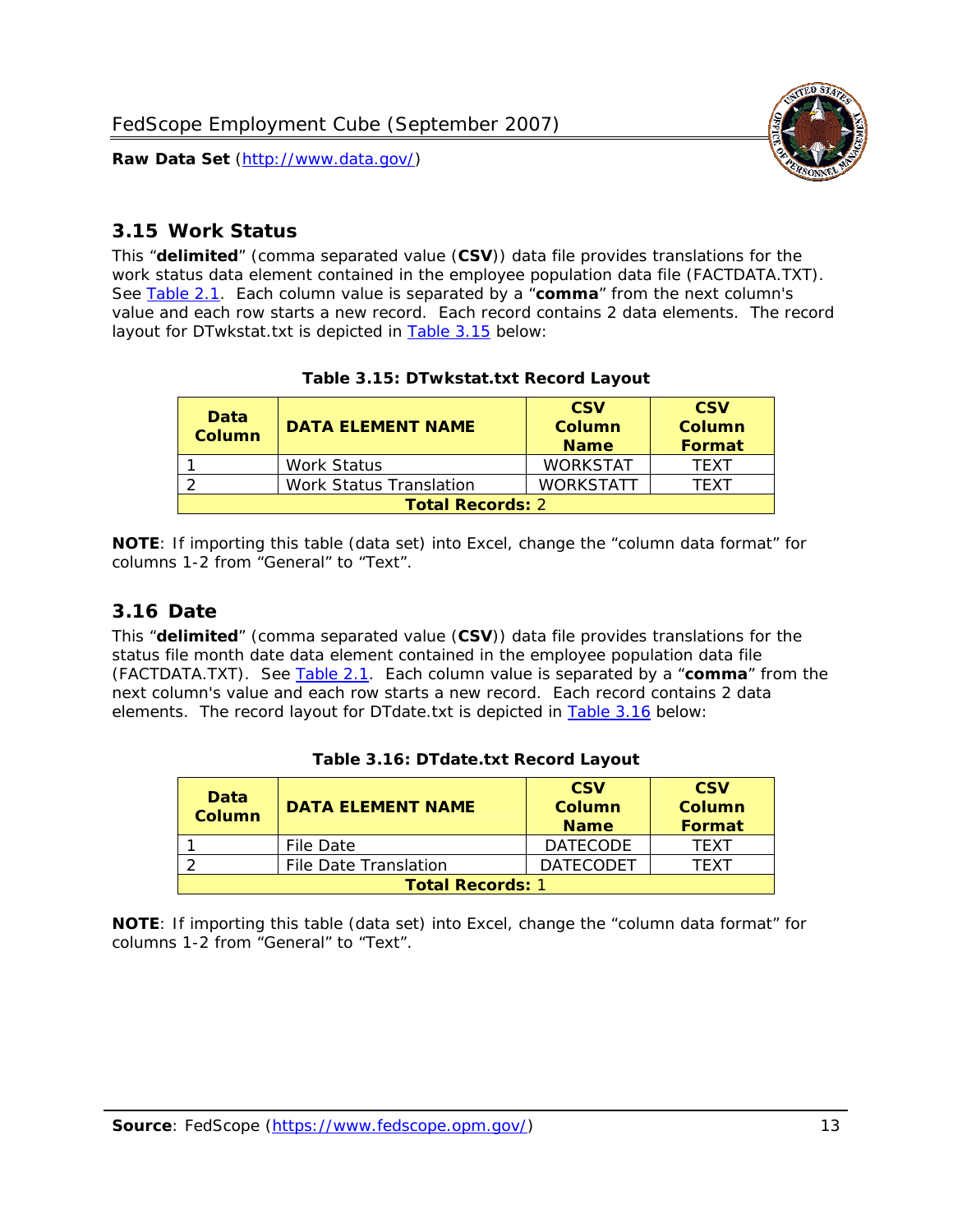

## <span id="page-14-0"></span>*3.17 Employment*

There is no translation file for this data element. Every record in the employee population data file (FACTDATA.TXT) contains a value of "1" for this field. See Chapter [4.17](#page-16-8) for definition of **Employment**.

#### <span id="page-14-1"></span>*3.18 Average Salary*

There is no translation file for this data element. See Chapter [4.18](#page-17-1) for definition of [Average](#page-17-1) **[Salary](#page-17-1) [Average Salary.](#page-17-1)** 

#### <span id="page-14-2"></span>*3.19 Average Length of Service*

There is no translation file for this data element. See Chapter [4.19](#page-17-2) for definition of [Average](#page-17-2) Length of Service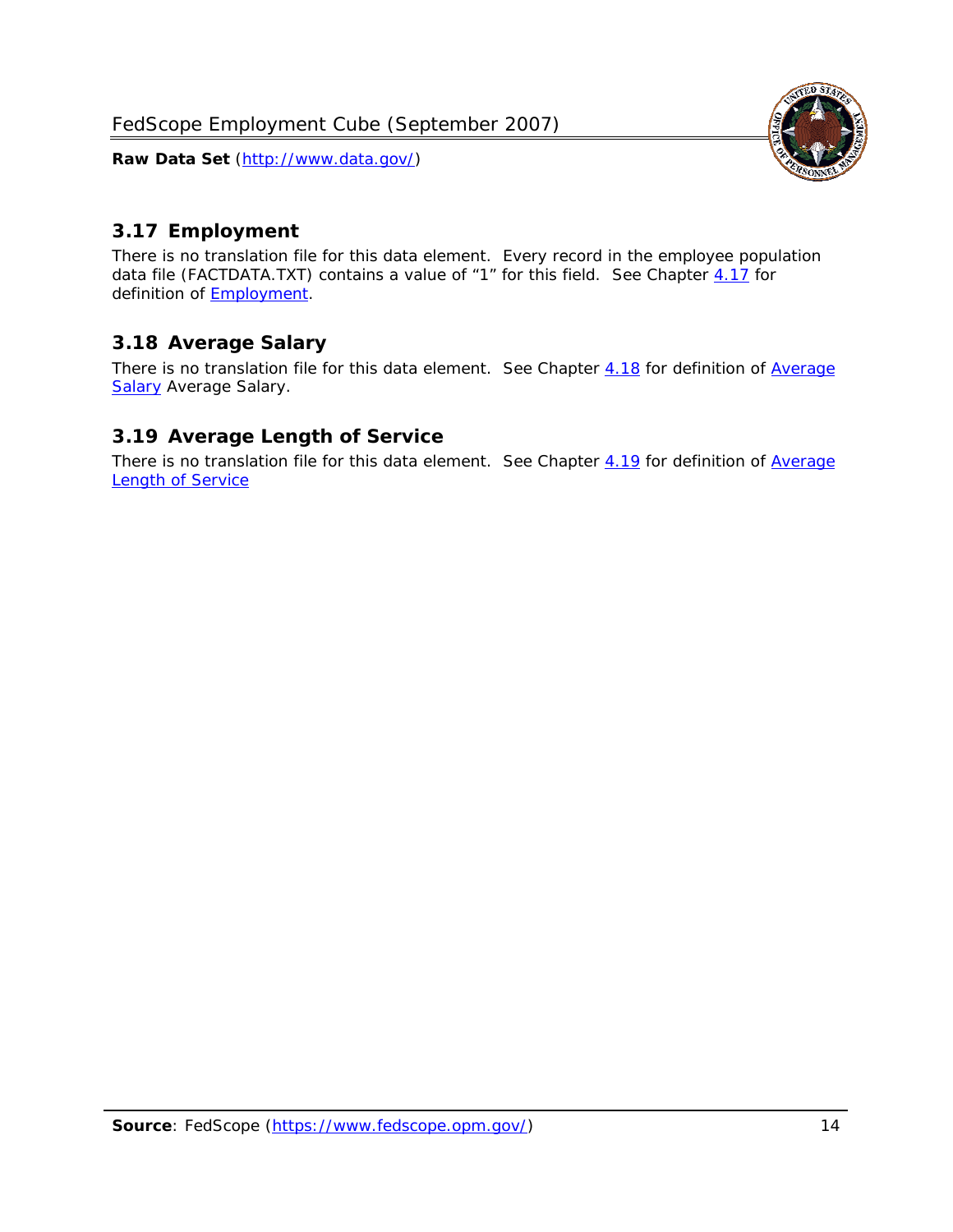

# <span id="page-15-0"></span>**4 DATA DEFINITIONS**

#### <span id="page-15-1"></span>*4.1 Agency*

The employing organization.

#### <span id="page-15-2"></span>*4.2 Location*

The official duty station of an employee. Locations in the United States are defined in terms of states. Locations outside the United States are defined in terms of countries and U.S. territories.

#### <span id="page-15-3"></span>*4.3 Age*

An employee's age. Age is displayed in five-year intervals, except for an initial interval of less than 20 years and a final interval of 65 years or more.

#### <span id="page-15-4"></span>*4.4 Education Level*

The extent of an employee's educational attainment from an accredited institution.

#### <span id="page-15-5"></span>*4.5 General Schedule & Equivalent Grade*

The General Schedule grade for pay plans in the General Schedule and Equivalent pay plan category (See [Pay Plan & Grade](#page-16-0)).

#### <span id="page-15-6"></span>*4.6 Length of Service*

The number of years of Federal civilian employment, creditable military service, and other service made creditable by specific legislation. Length of service is grouped by five-year intervals, except for:

- a. the initial intervals of less than 1 year, 1-2 years, and 3-4 years and
- b. the final interval of 35 years or more.

#### <span id="page-15-7"></span>*4.7 Occupation*

An employee's occupation as defined by the Office of Personnel Management (OPM).

#### <span id="page-15-8"></span>*4.8 Occupation Category*

Occupational categories are defined by the educational requirements of the occupation and the subject matter and level of difficulty or responsibility of the work.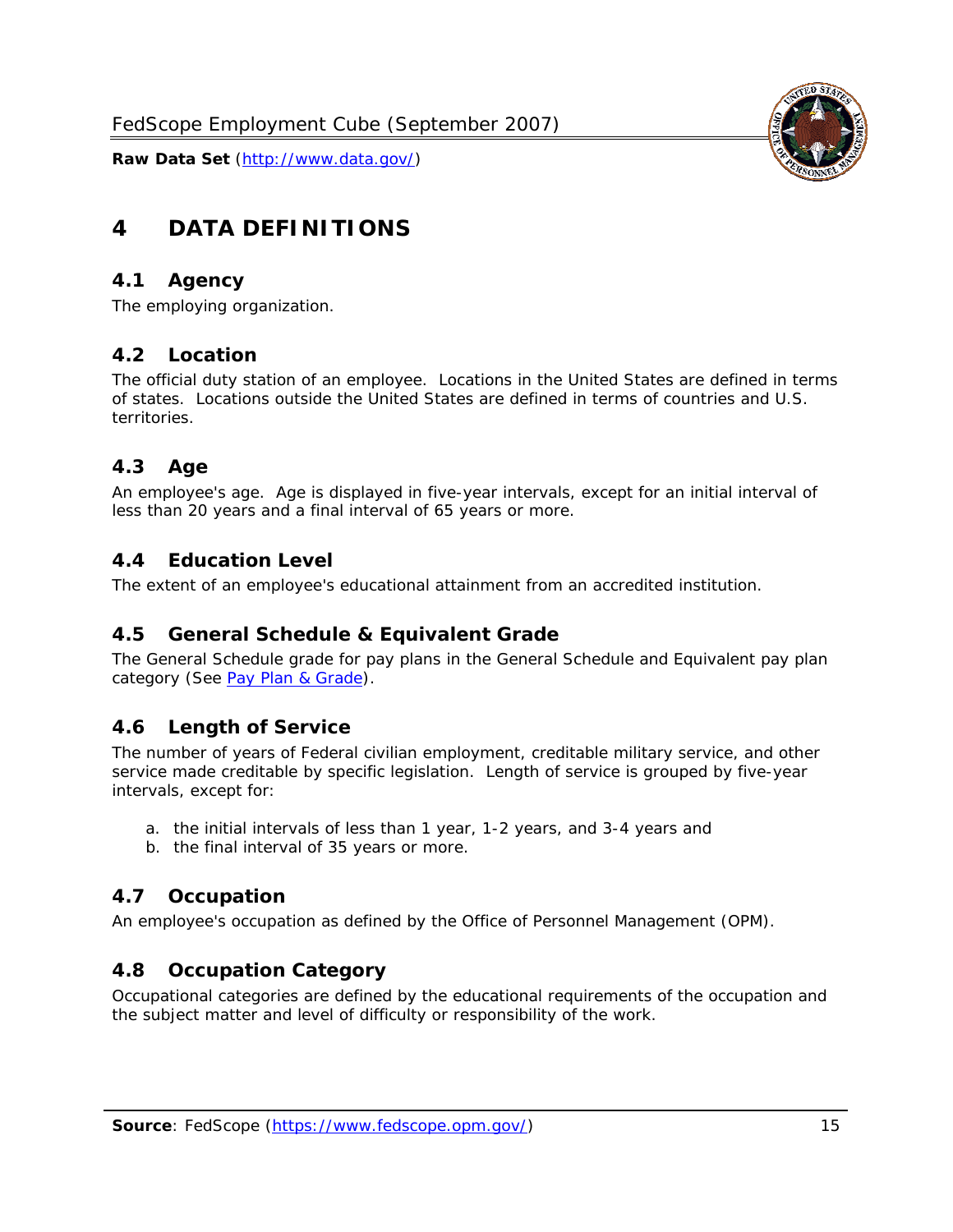<span id="page-16-0"></span>

The pay system and, where applicable, the grade used to determine an employee's basic pay rate. Grade denotes a hierarchical position in a pay plan and is sometimes referred to as level, class, rank, or pay band.

## <span id="page-16-1"></span>*4.10 Salary Level*

An employee's adjusted basic pay, which is an annualized rate of pay. Adjusted basic pay is the sum of an employee's rate of basic pay plus any locality comparability payment and/or special pay adjustment for law enforcement officers. Salaries are grouped by \$10,000 intervals, except for an initial interval of less than \$20,000 and a final interval of \$180,000 or more.

An employee's actual earnings may be more or less than the annualized rate because of factors such as overtime, shift differentials, less than full time work, or leave without pay.

## <span id="page-16-2"></span>*4.11 STEM Occupations*

Listing of occupations grouped into the following four occupational series:

- 1. **S**cience
- 2. **T**echnology
- 3. **E**ngineering
- 4. **M**athematics

#### <span id="page-16-3"></span>*4.12 Supervisory Status*

The nature of managerial, supervisory, or non-supervisory responsibility assigned to an employee's position.

#### <span id="page-16-4"></span>*4.13 Type of Appointment*

An employee's appointment in terms of permanence and competitiveness.

#### <span id="page-16-5"></span>*4.14 Work Schedule*

The time basis on which an employee is scheduled to work.

#### <span id="page-16-6"></span>*4.15 Work Status*

A combination of Type of Appointment and Work Schedule data elements. The Work Status data element is limited to "Non-Seasonal Full Time Permanent" and "Other Employees".

#### <span id="page-16-7"></span>*4.16 Date*

<span id="page-16-8"></span>The file date (e.g. September 2007 represented by 200709).

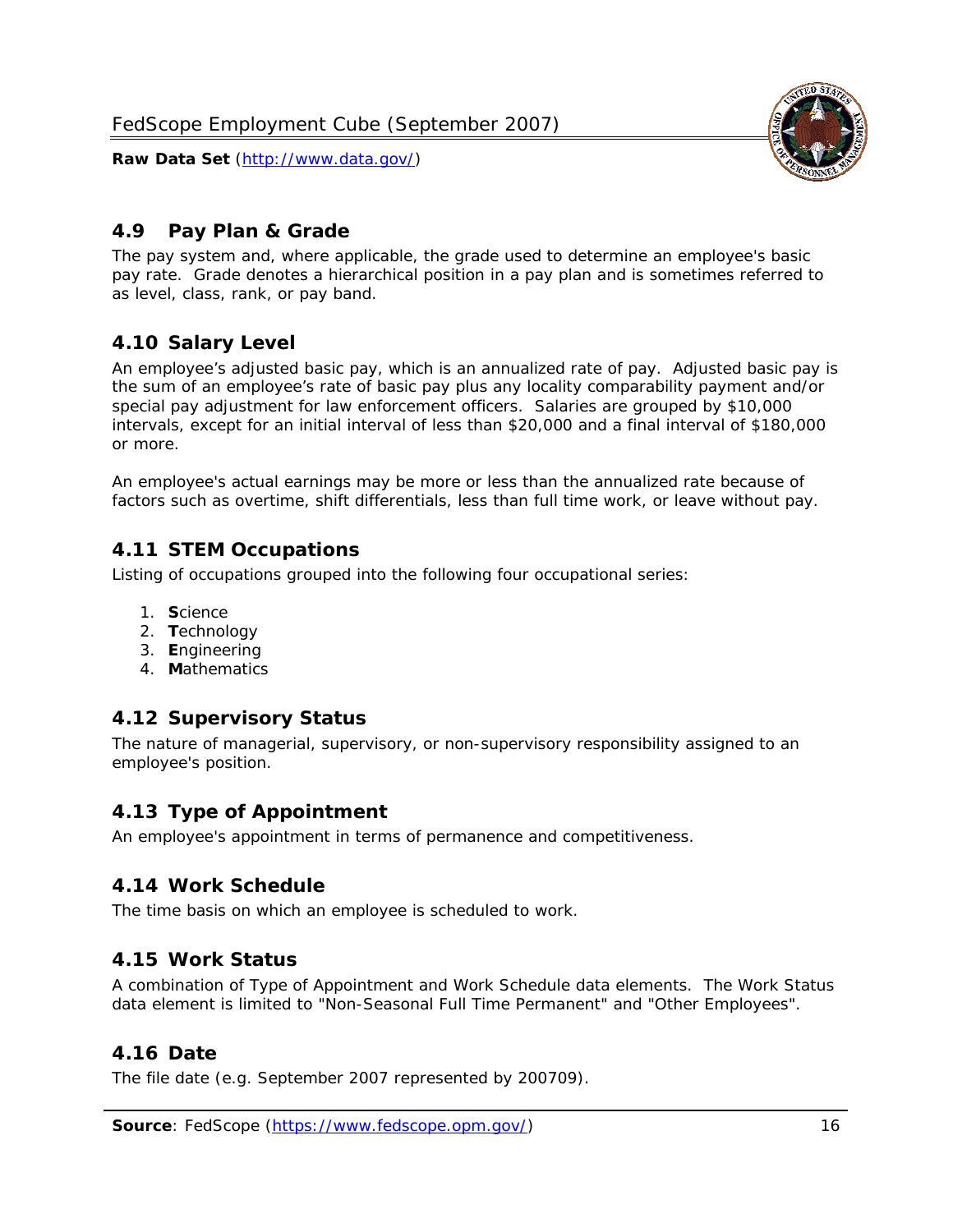

## <span id="page-17-0"></span>*4.17 Employment*

A measure representing the number of employees in pay status at the end of the quarter (or end of the pay period prior to the end of the quarter).

## <span id="page-17-1"></span>*4.18 Average Salary*

A measure representing the average adjusted basic pay, an annualized rate of pay. Adjusted basic pay is the sum of an employee's rate of basic pay and any locality comparability payment and/or special pay adjustment for law enforcement officers.

An employee's actual earnings may be more or less than the annualized rate because of factors such as overtime, shift differentials, less than full time work, or leave without pay.

Invalid salary values are excluded from the average. A large number of invalid values could invalidate the average. To obtain counts of invalid values, display the data using the Salary Level dimension (See [Salary Level\)](#page-16-1).

#### <span id="page-17-2"></span>*4.19 Average Length of Service*

A measure representing the average number of years of Federal civilian employment and creditable military service.

Invalid values are excluded from the average. A large number of invalid values could invalidate the average. To obtain counts of invalid values, display the data using the Length of Service dimension (See [Length of Service](#page-15-6)).